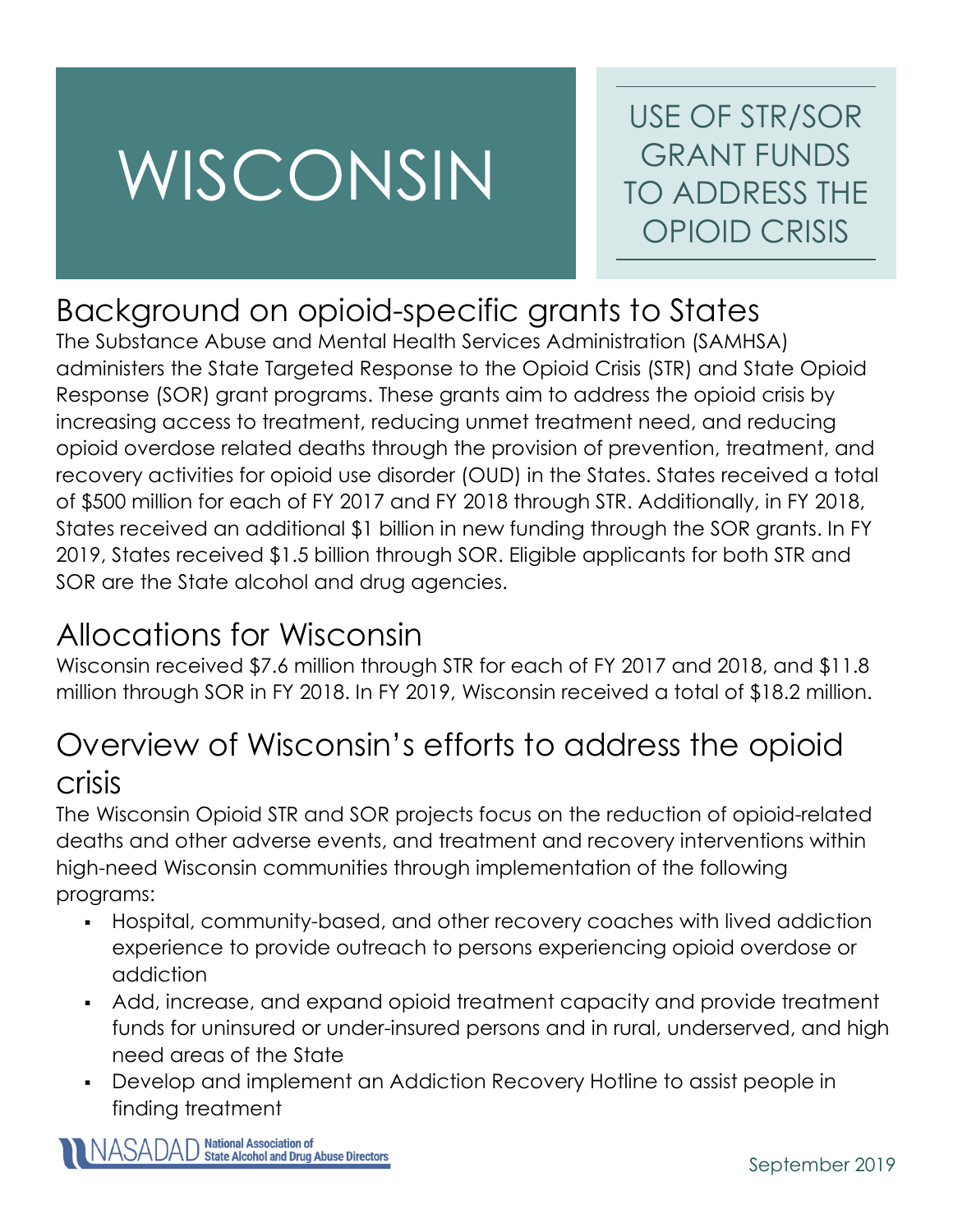- Expand opioid prevention efforts at regional prevention centers that support local prevention coalitions across the State
- Provide access to naloxone to programs that provide outreach directly to people who are using opioids
- Provide training in evidence-based approaches for community direct service workers

## Primary prevention: stopping opioid misuse before it starts

Wisconsin has a contract with the Wisconsin Alliance for Wisconsin Youth (AWY) to coordinate regional prevention centers to support and distribute targeted funding to local prevention coalitions. AWY made STR and SOR funding available to any local coalition that had adequate resources to implement specific strategies aimed at reducing the availability of and access to opioids for nonmedical purposes and to prevent the consequences of opioid misuse. Funds were intended to enhance local coalition-led efforts rather than supplanting current efforts and did not target specific populations. They were required to select strategies from an approved list of activities.

Funding was made available via an application process to all prevention coalitions. Sixty-three local coalitions were approved to provide prevention activities from a menu of strategy options. In the first year of STR funding, the following programs were implemented:

- Permanent prescription drug drop box placements
- Drug take back events
- Prescription drug deactivation units
- Coordination of naloxone training and distribution
- "Dose of Reality" prevention awareness and educational materials distribution
- Town Hall meetings and community education events

# Increasing access to treatment

To increase access to treatment, Wisconsin took a two-fold approach. First, to get funding out quickly to support unmet treatment needs for the uninsured and underinsured, Wisconsin issued a Request for Applications to all counties and tribes with priority going to those identified as high-need areas of the State. This project continues to expand with SOR. Providers were required by the second year to provide at least two forms of medications for the treatment of OUD, based on the need of the individual. The high-need areas were selected based on criteria that included: opioid-related deaths, hospitalizations, ambulance runs, and the number of Medicaid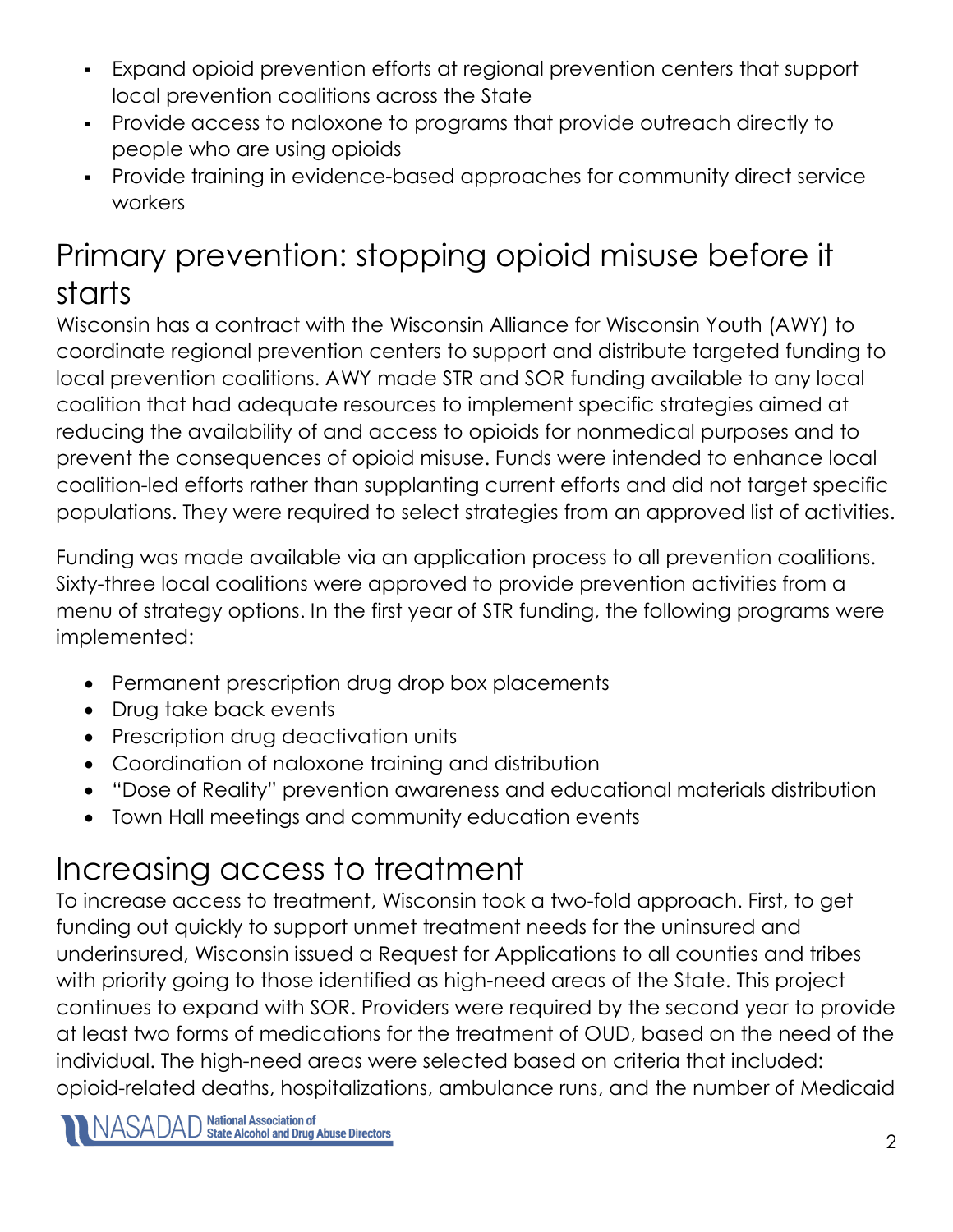and county opioid-related treatment admissions. Pregnant women and people who inject drugs are always a priority for admission in Wisconsin's treatment programs and were also a priority for STR/SOR grant funds.

Second, Wisconsin issued Grant Funding Opportunity Announcements for treatment organizations to apply to build and implement their infrastructure to offer MAT. To date, eight organizations have been developing and expanding their capacity to offer comprehensive treatment for OUD and providers have reported using at least two forms of FDA-approved medications for the treatment of OUD, with the choice depending on the person's need and the availability of treatment in their community. Projects are being continued and expanded with SOR.

Wisconsin also established a Project ECHO to increase the number of community providers using evidence-based practices to treat OUD and funding was awarded to 2-1-1 Wisconsin, an addiction recovery helpline.

#### Overdose reversal efforts: saving lives

- Naloxone training and distribution through the Alliance for Wisconsin Youth
- Contract with UW-Madison to develop overdose toolkit for hospitals
- Under SOR, funding has been allocated to create a toolkit for counties and tribes on best practices for responding to an opioid overdose

#### Supporting recovery

- Contracted with Wisconsin Voices for Recovery to provide peer support/recovery coaching to people experiencing an opioid overdose through a network of 13 community organizations and 22 hospitals located in 17 counties
- Grant to Marshfield Clinic to equip their AmeriCorps workers with recovery coach training

#### Collaborating with local entities

Wisconsin partnered with the county and tribal human services agencies in over 21 high-need communities to offer opioid use disorder treatment and recovery support services. In addition, funds were made available through local coalitions to partner with their local jurisdictions to offer naloxone trainings and kit distributions across the State in 32 communities.